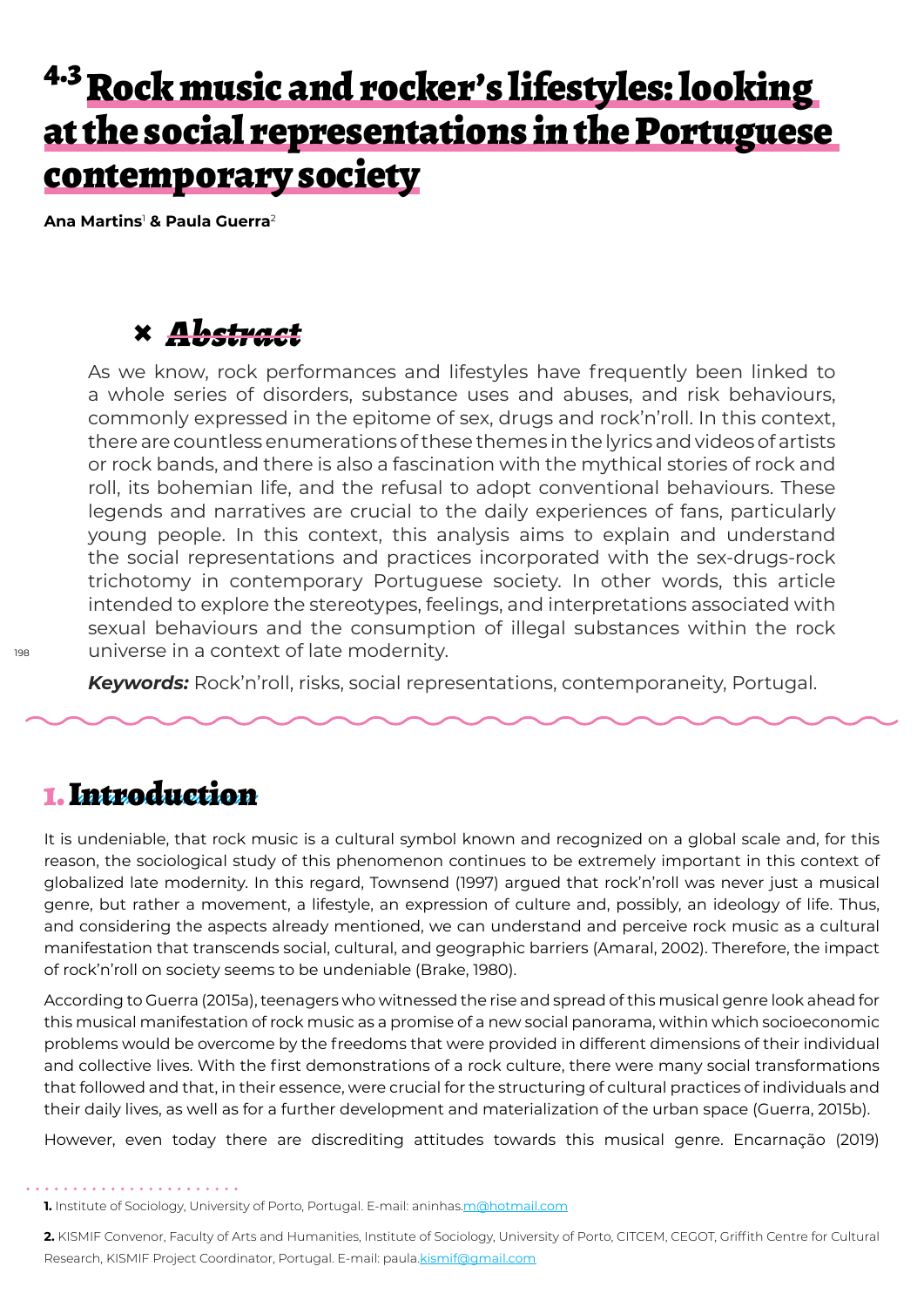argues that since the 1960s rock music has carried a stereotype associated with the consumption of illegal substances. And it was also from that date that the addiction on this type of substance began to be discussed academically within the scope of the study of youth subcultures (Oksanen, 2012). Furthermore, Ehrenreich et *al.* (1986) argue that rock'n'roll offered a new view of sexuality (both female and male) that was clearly new. This change in sexual attitudes draws attention of youth, because it contrasts sharply with the code of behaviour adopted by the adult age groups of the same time. Thus, there is no common consensus anymore among adults about sexual attitudes or about the role of authority in society, or even about expectations of how young people should behave (Hall & Whannel, 1964). Nonetheless, it is important to remember that the new sexual attitudes, the high consumption of tobacco and alcohol, or the contact with hallucinogens and other facilitators of 'artificial paradises' did not start in the youth circles of the 1960s and are far from exclusive to the beat generation, hippies or rock and roll and its genres. But since then, they have taken on their own expression, both in dimension and in ideological and cultural meaning (Guerra et *al*., 2016).

In short, this article presents a dual approach to rock music and its lifestyles, in relation to their social representations in contemporary Portuguese society. In other words, it looks both at the point of view of the participants of the rock music culture, and also at the perspective of society in general, in relation to the epitome of sex, drugs and rock'n'roll.

## 2. Sex, drugs and rock'n'roll in a Portuguese way

Psychedelic consumption in Portugal dates to the 1960s where it is already possible to observe, according to Costa (2007), the first government concerns about this issue. It was at this time as well, that youth groups inspired by the hippie movement began to emerge and take the use of drugs as one of their identity marks (Quintas, 1997). However, until the beginning of the 1970s, the drug issue still did not appear as a collective characteristic or as a social problem in Portugal (Marques, 2008). During this political period of the Estado Novo, the state power defended the country's isolation from international relations, and "(...) any allusion to individual or collective freedom of expression was rejected" (Martins & Guerra, 2019, p. 169). In this context of deprivation, the access to information and international goods was limited, which prevented the Portuguese population from having access to social, economic and cultural realities abroad. However, the progressive international spread of Anglo-American rock music in the 1960s ended up finding numerous supporters in Portugal, particularly among young students from Lisbon, Porto and Coimbra (Andrade, 2015), who felt increasingly angry against the state and its policies. In this context, from that moment on, the country was subject to multiple political, economic and social transformations, which also led to an intensification of government concerns regarding the drug phenomenon (Dias, 2007). Thus, in the early 1970s drugs began to be perceived as a crucial element for explaining several events that question the established social order, such as strikes and student movements, which pressured and preceded the fall of the Salazar regime (Dias, 2007).

As we can see, the regime's restrictive view in relation to the academic environment did not stop the emergence and growth of an active movement against the prevailing conservatism in the university and in society (Martins, 2014). In this context, these groups who were bearers of new values were the protagonists of the radical break with traditional political thinking. They helped to shape a consciousness that translated into structured political thinking, and which aspired to a cultural and political revolution. In this regard, equally important for Portugal was the holding of the first major edition of the *Vilar de Mouros Festival*, the oldest musical festival in the country, in 1971. It was during this event that the first collective exhibition of drug use in Portugal took place (Poiares, 1995; Ribeiro, 1999; Marques, 2008). About this festival, *Vilar de Mouros* materialized the emergence of a true rock culture in Portugal, characterized by moments, bands, audience, experiences and consumption (Guerra, 2010). According to Sarmento (2013), the spread of hippie culture and the Woodstock Festival had a great influence on how this festival developed (Sarmento, 2013). Later, after the April 1974 Revolution, many Portuguese from the former colonies began to return to the mainland and brought with them the routine of using certain substances, including *liamba*, and the use of substances ceased to occur in environments mostly private and become public. With this spread of consumption, a rudimentary drug market is established in Portugal, particularly based on cannabinoids, such as cannabis, *liamba* or hashish (Marques, 2008).

The issue of sexuality was devalued in the context of sociological research in Portugal until the end of the 20th century (Pais, 1998). Regarding the sexual trajectory of our country, Freire (2013) identifies two important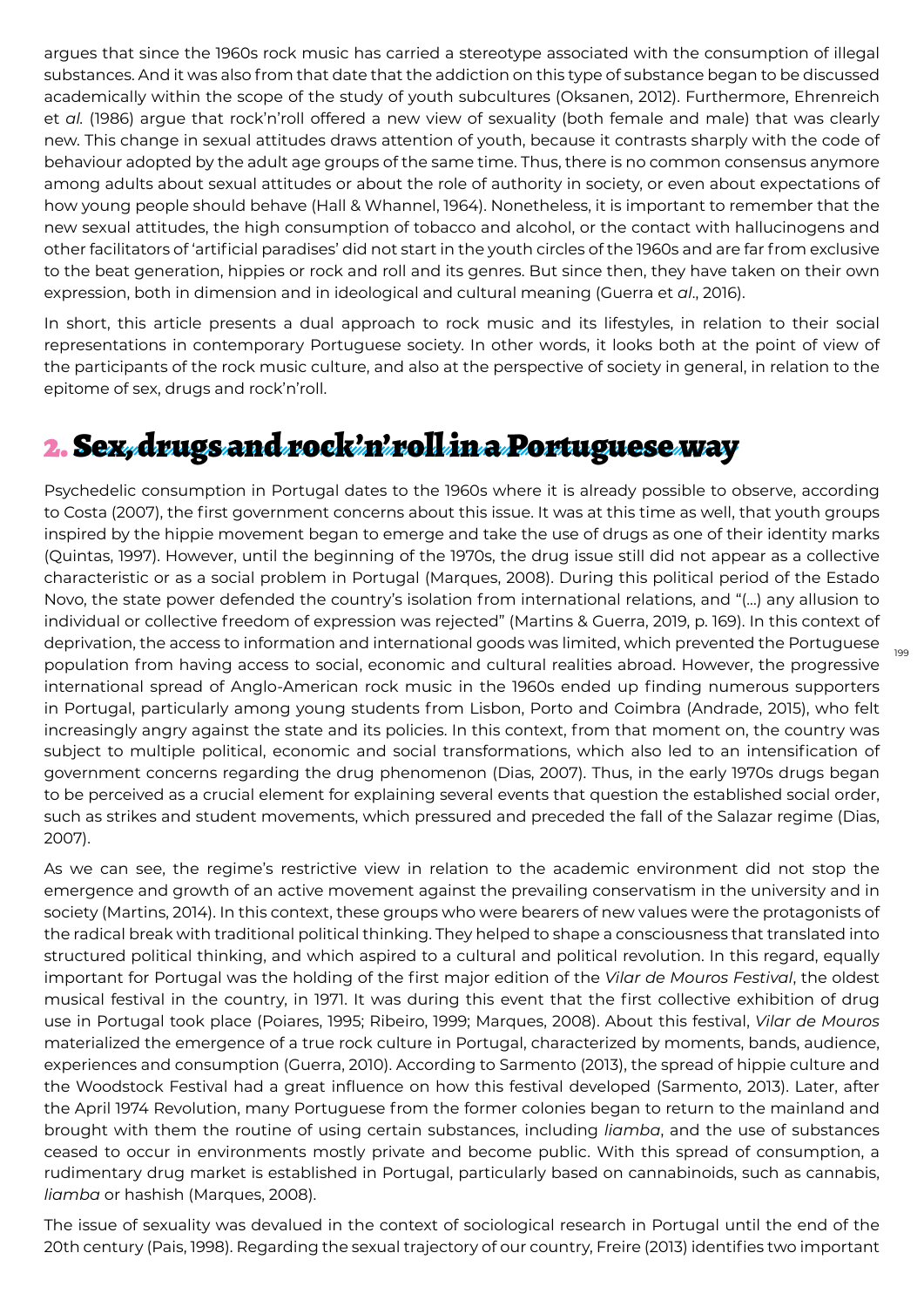moments in the Portuguese intimacy experiences: "a deeply conservative first one (1930-1950), a second one tending towards reform (between the end of 1950 and 1970)" (Freire, 2013, p. 57). As we know, these two temporal periods in Portugal corresponded to a totalitarian political moment, and a deeply conservative, Catholic and rural society (Wall, 2005). Therefore, in this context, "only sexuality experienced within marriage, obviously heterosexual and primarily intended for reproduction, and the formation of a family was publicly acceptable" (Aboim, 2013, p. 10). Until the end of the 1960s, the role of women was mostly linked to the domestic daily life, and the very structures of the State, Catholic Church, family, school and media "converged in the mission of advising females (single and married women) for hiding her body, for the erasure of sensuality, for the prohibition of eroticism and for the demonization of pleasure" (Freire, 2013, p. 58). In this context, the man was responsible for looking after his wife and family. However, it was from the 1960s onwards that Portuguese couples began to effectively reduce the number of children, "as a strategy to adapt to the limited family economic resources typical of a country on the so-called periphery of the centre, characterized by low wage levels" (Vilar, 2009, p. 13). In fact, in addition to this reduction in the number of children there was a greater control of fertility as well, associated with the improvement of the national public health system. These two facts accompanied the strong involvement of women in the labour market, which, in turn, constituted a fundamental condition for the improvement in the living standards of Portuguese families and, in many cases, towards more acceptable living conditions (Wall, 2005).

In the period that followed the fall of the Salazar regime, Portugal opened its doors to popular and mass culture, especially music, cinema and literature. So, there is an increasingly diversified offer not only of cultural products, but also of others linked to issues of intimacy and relationships formerly prohibited by censorship (Neves, 2013). These new patterns of freedom, substance use and sexual experiences are also related to the revolutionary character of emerging youth cultures, influenced by Anglo-Saxon rock music and the lifestyles they share.

## 3. Methodology

 $200$ 

Regarding the methodological options used in this paper, it's important to start by highlighting the uses primary information collection techniques, such as in-depth interviews and the application of an online survey.

Through in-depth interviews, the purpose was to develop an analysis of the evolution of practices and representations of the uses of legal and illegal substances and the attitudes towards sexual practices in Portugal. From this methodological tool, this research sought to find "(...) different experiential postures, as well as the values and practices associated with them" (Dantas, 2016, p. 265). For Yin (2003), interviews are one of the most valuable resources in an investigation. The actors who gave voice to these 50 semi-structured interviews were selected using intentional non-probabilistic sampling, commonly called a convenience sample (Agresti & Finlay, 2012). This technique allows a direct approach to the individuals who moved and still move within of the Portuguese rock sphere. Also, the interviews were done in person.

Regarding the online survey, we resorted to the intentional non-probabilistic sampling technique as well. Our objective with this methodological instrument was to seek to identify the hetero and self-constructed social representations around the association of rock music with risky behaviours in the use of legal and illegal substances, and sexual conducts. As this was an online survey, its application was indirect, and its sharing and dissemination took place, mainly, in social networks (Facebook and Instagram), and in the institutional email from University of Porto. Therefore, our sample consisted of 383 individuals with a margin of error of less than 0.5% (Arkin & Colton in Bravo, 1995, p. 234).

Regarding ethical issues, it was crucial to develop informed consents, either in the context of interviews or surveys with the purpose of being able to inform, respect and guarantee the rights of the participants who voluntarily volunteered to collaborate with this research. The option for the anonymity of the participants in this particular investigation was related to the fact that we were dealing with personal, sensitive and controversial issues - since they involved the description of habits of uses of legal and illegal substances and of sexual and affective behaviours -; and with the possibility that this information, when made public, could have a detrimental impact on their personal and professional lives (Yin, 2003). Also, during the preparation and development of this investigation, we took into account the Code of Ethics that is in force at the Portuguese Association of Sociology (APS), not violating the principles of voluntariness of study participants, the identification of researchers and the objectives of the study or confidentiality of the data collected.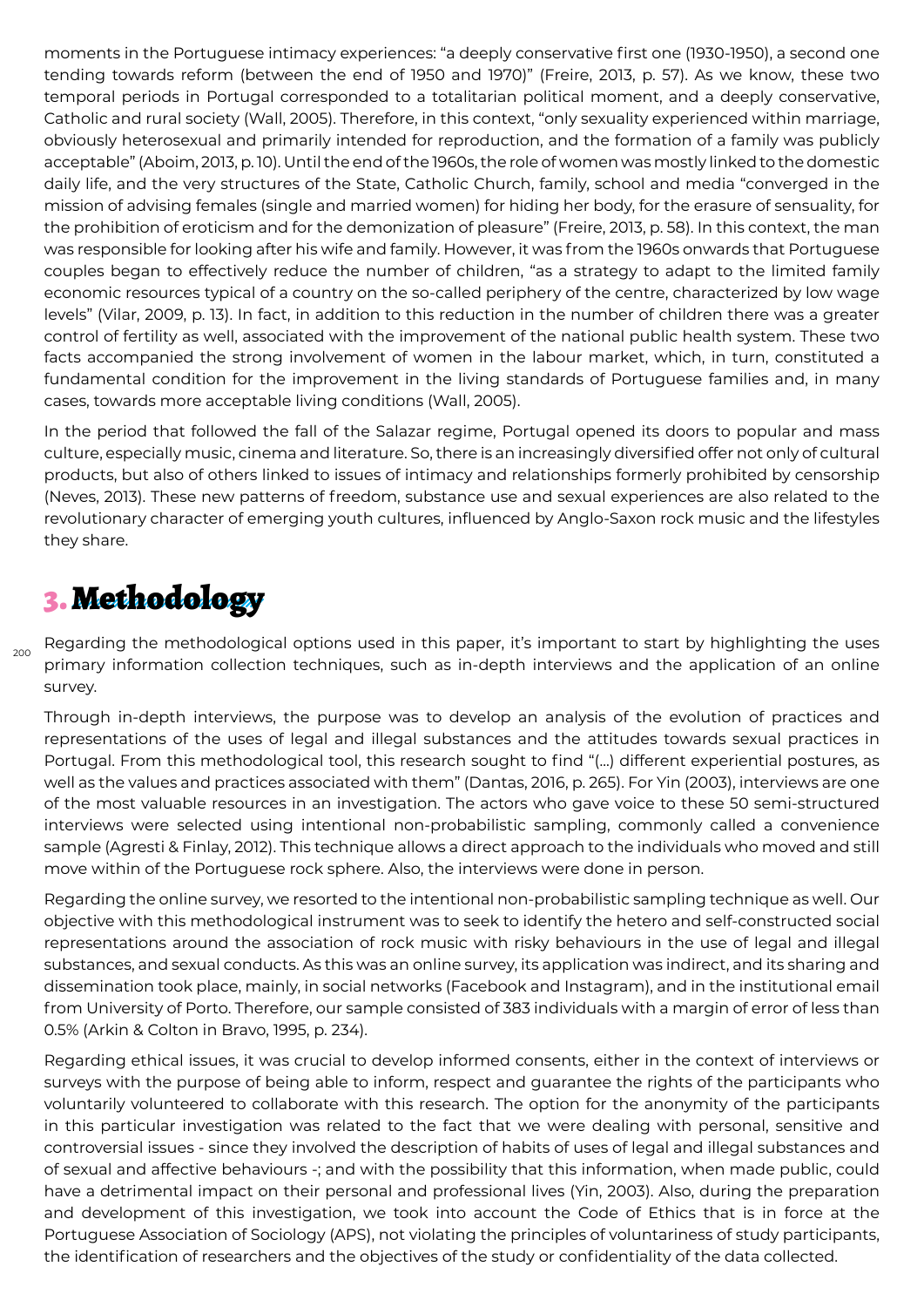# 4. Surveys: the universe of representations about rock'n'roll

In this survey, we tried to organize the data collection according to the following structure:

*\****A:** *Rock universe, tastes and appropriations, with the purpose of explore the musical genres and the most appreciated artists and/or bands, and their influence on the respondents' lives; but also know the frequency routines of musical events and their importance;*

*\****B:** *Interaction uses, rituals and practices, in order to collect data about the uses of legal (alcohol) and illegal substances routines; the situation regarding affective relationships and intimacies; and the possible relationship between these indicators with musical events, and with the rock culture in Portugal;*

*\****C:** *Path and sociographic condition, centred on the sociographic contexts of our sample, in order to know its characterization*

In general, our sample is composed of 383 individuals, aged between 18 and 66 years old, with 29 years old being the most frequent age in the sample revealing 23 respondents (Figure 4.3.1.). Although, 20 years old (with 20 respondents), 24 years old (with 18 respondents), 27 (with 21 respondents) and 28 (with 18 respondents) are also very frequent ages in our sample. Therefore, we can say that this is a sample mostly made up of young adults and balanced in terms of gender, as 51% of respondents are female and 49% male (Figure 4.3.2.).



- Figure 4.3.2. Distribution of total respondents by gender
- Source: the authors.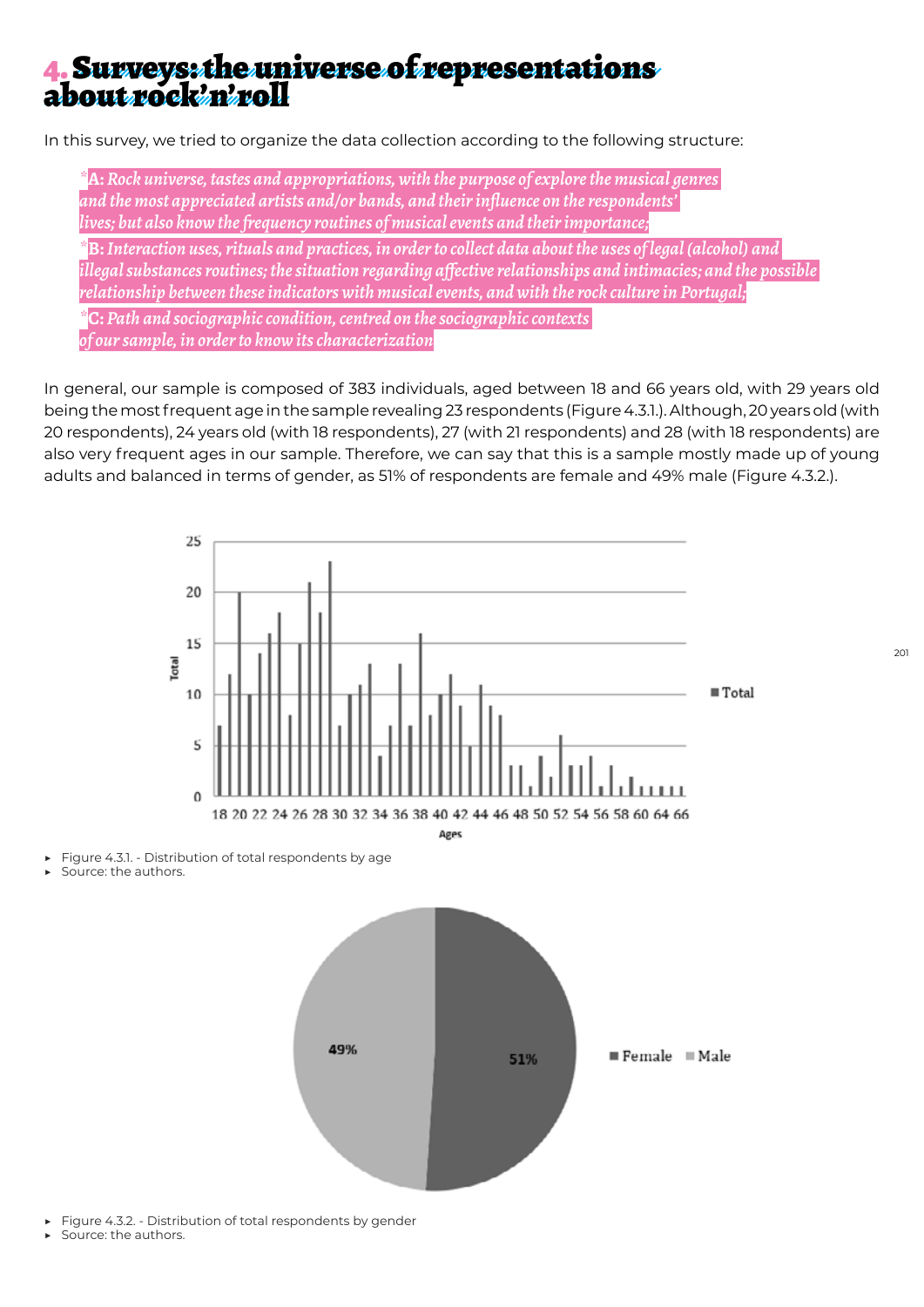As we have already been exploring, one of the main points of this article was the application of the myth 'sex, drugs and rock'n'roll' to the Portuguese social reality. Therefore, this question was asked directly to respondents in the survey. As shown in Figure 4.3.3., around 60% of respondents answered that the issue of 'sex, drugs and rock'n'roll' was a reality in the Portuguese context. In fact, this result may reveal a collective stereotype regarding this association of rock music with sex and drugs. And often, this type of stigmatized rock image is based on discriminatory attributes associated with certain lifestyles, resulting in the construction of biased representations of all its participants.



Figure 4.3.3. - Relationship between the epitome 'sex, drugs and rock'n'roll' in Portugal from the perspective of respondents

Source: the authors.

## 202 5. Interviews: the voices of rock'n'roll

In the construction of the interview scripts, we assumed these four axes of transversal categorical exploration (general categories/macro) of the interacting agents, which are presented in the following diagram:

#### **I. Discussion of the project and/or area of intervention of the interviewee**

- **×**Emergence and consolidation of their interest in music in general, rock music, and the cultural industry.
- **×** Construction of a professional path in the musical/cultural field.
- **×**Enunciation of the main moments of their professional career.
- **×**Future plans, wishes and projects.

#### **II. Positions and representations regarding rock music, ways of life and bonds**

**×**Urban environment vs. non-urban, and its possible influences on the construction of their identity and tastes.

- **×** Construction and characterization of their musical taste.
- **×** Description of habits and routines associated with the musical and cultural bond.
- **×** Personal and/or professional aesthetic considerations.

#### **III. Uses, tastes and positions within the national rock culture**

- **×** Situation regarding the use of legal and illegal substances.
- **×** Characterization of their relationships, sexuality and affections.
- **×** Reports of moments of excess, risks and experiences.
- **×** Personal/social importance of the rock culture to them.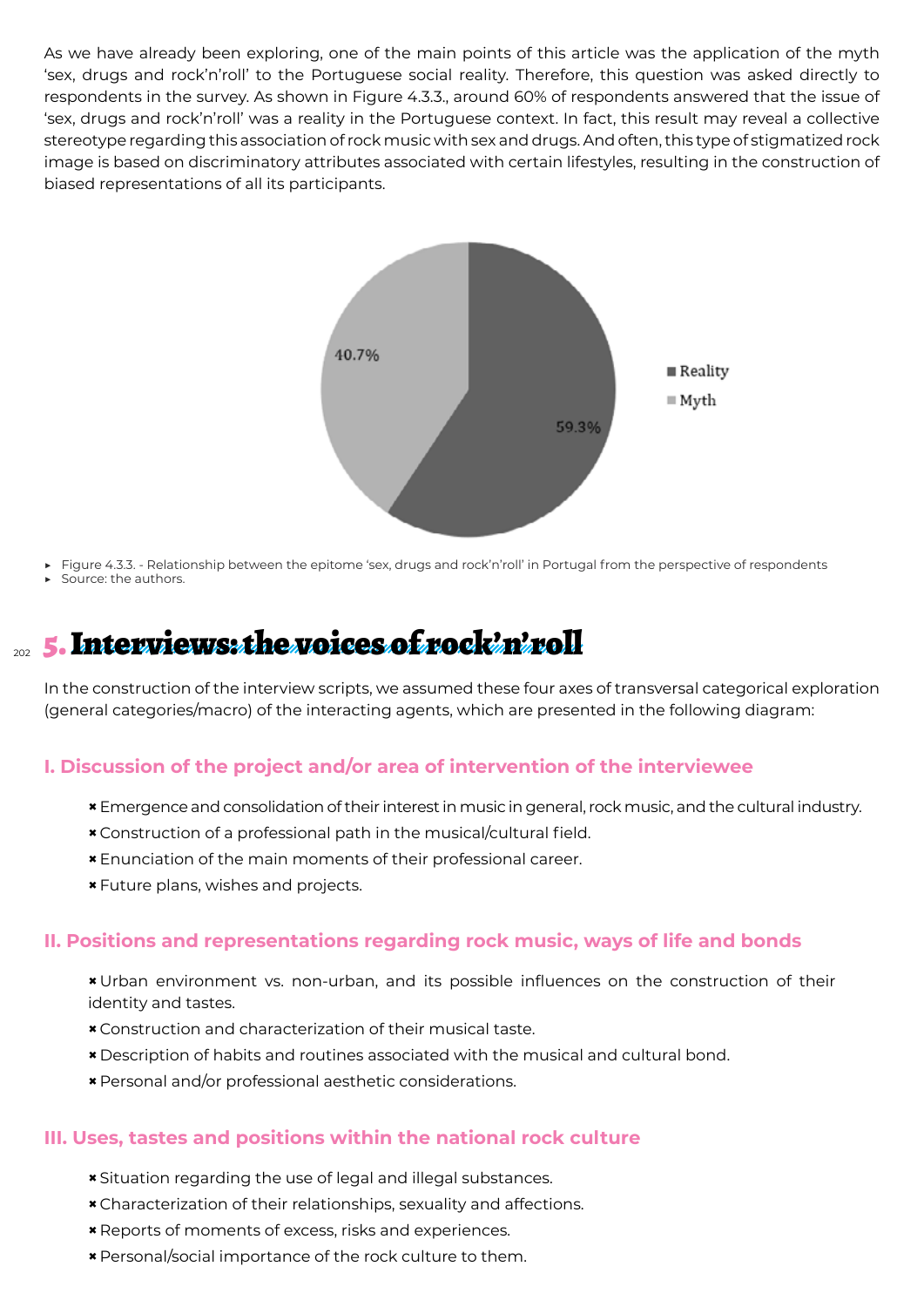#### **IV. Approach about the experiences related to the processes of social stigmatization**

- **×** Sex, drugs and rock'n'roll in Portugal.
- **×**Family and social considerations about their musical bond.
- **×** Reports of social stigmatization, mistrust or marginalization.
- **×** References to involvements with authorities and/or security forces.

As we can see in the graphics that follow, the ages of the interviews are between 29 and 78 years old, with the age group of 61 to 70 years old having the largest number of members (18 respondents), followed by the 31 to 40 years old group (with 11 respondents), as shown in Figure 4.3.4. Making a general reading, we then verify that, in terms of age, this is a group where the 60s age group predominates, closely followed by the 30s age group. In terms of gender distribution, this sample proved to be heterogeneous, from the point of view in which we interviewed men and women. However, it was not evenly distributed, since we verified the existence of 43 men and seven women<sup>3</sup>, as we see in Figure 4.3.5. This result is in line with a reading about the genre within the global space of rock, and which in our country tends to assume an almost male exclusivity, particularly in the senior generations.



Figure 4.3.4. Distribution of total interviewees by age

Source: the authors.



- Figure 4.3.5. Distribution of total interviewees by gender
- Source: the authors.

. . . . . . . . . . . . . . . .

**3.** The fact that our sample is mostly made up of males is due to the fact that the history of Portuguese rock, especially since its beginning, is marked by a strong male presence, since the political, economic and social conditions of our country, already presented in previous chapters, did not foresee great freedoms for women.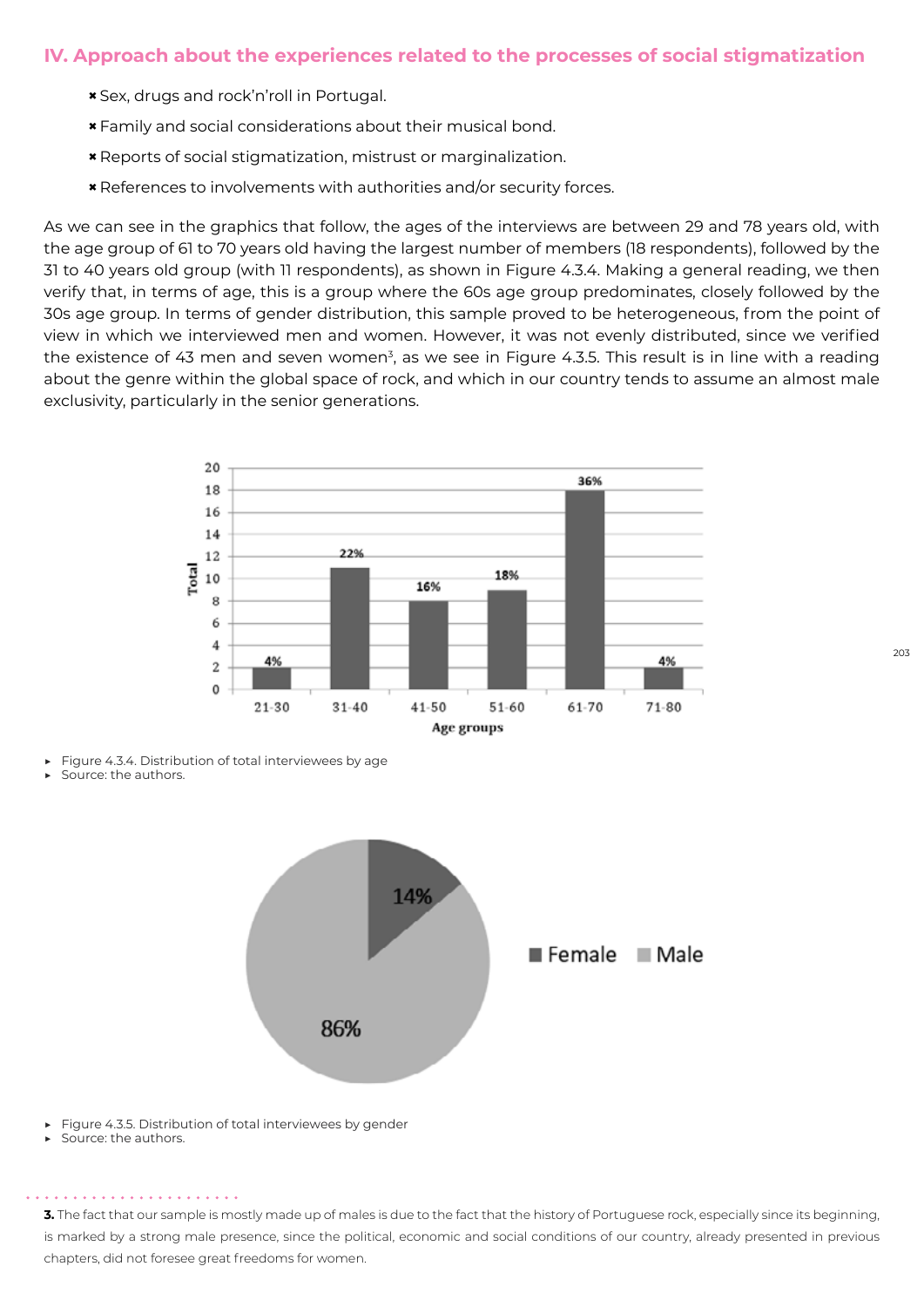However, regarding the opinion of the interviewees about the application of the epitome of Sex, Drugs and Rock'n'roll in Portugal, the answers were divided. From Figure 4.3.6., we can see that 50% of respondents (25 individuals) answered that they consider it to be or have been a reality, justifying their perspectives with examples in the first or third person. However, opposing the main results obtained in our survey, 10 interviewees directly answered that it is and/or was a myth. Regarding the interviewees who claimed to have been and/or to be a reality in Portugal, all or almost all of them highlighted that it happened to our scale, that is, with a dimension applied to our country and, consequently, to a lesser extent than the Anglo-Saxon phenomenon. Also, in this context, some interviewees even claim to have personally lived this reality, and others give examples of musicians who lived it. On the other hand, among the interviewees who stated that it is a myth, the justification is linked to the small number of cases of individuals (of which they are aware), who had actually experienced or continued to experience this lifestyle in Portugal. That is, they consider that the few people who lived and/or live this lifestyle are not significant for us to apply it to our country. And also, that it is also a dated expression, which marked a specific socio-historical period, namely the 1960s in the Anglo-Saxon world and the 1980s in Portugal, which nowadays no longer makes any sense.



Figure 4.3.6. Relationship between the epitome "sex, drugs and rock'n'roll" in Portugal from the perspective of interviewees

Source: the authors.

## 6. Stigmas, moral panics and media representations

In the Portuguese context, as we saw earlier from the perspective of the respondents in our survey, the epitome of sex, drugs and rock'n'roll tends to be a reality within the social perspective. Consequently, these stereotyped images often result in the creation of stigmas, both individually and collectively, on musicians and other actors in the national rock scene, and on society as a whole. Therefore, to understand the construction of the reality of this musical universe in the current period, we must take into account the social representations that are linked to it, as well as the respective mechanisms of social domination, which are produced and reproduced within this same scenario (Martins, 2019). In this context, it is noteworthy, according to Cohen (2002), the privileged role that the media play in the dissemination of this type of representation, namely in Portuguese society, giving space to the emergence of 'moral panics'. In this light, Champagne (1993) argues that these 'moral panics' (Cohen, 2002) only become visible if the media address them. Therefore,

the media act on a given moment and collectively manufacture a social representation, which, even though it is far from reality, lasts despite denials or subsequent rectifications; as it does nothing more than reinforce spontaneous interpretations and pre-judgments, and tends towards this to redouble them. (Champagne, 1993, pp. 61-62)

Becker (2008) considers the concept of outsider, relating it to the distrust with which individuals identified as deviant face non-deviant individuals and vice versa. It is in this context that many protagonists in the rock music sphere were and tend to be judged and labelled as deviant or transgressors, given the norms established in Portuguese society. As we were able to verify through the application of our survey, rock music is traditionally associated with a set of marginal practices, experiences and lifestyles, which escape what most social actors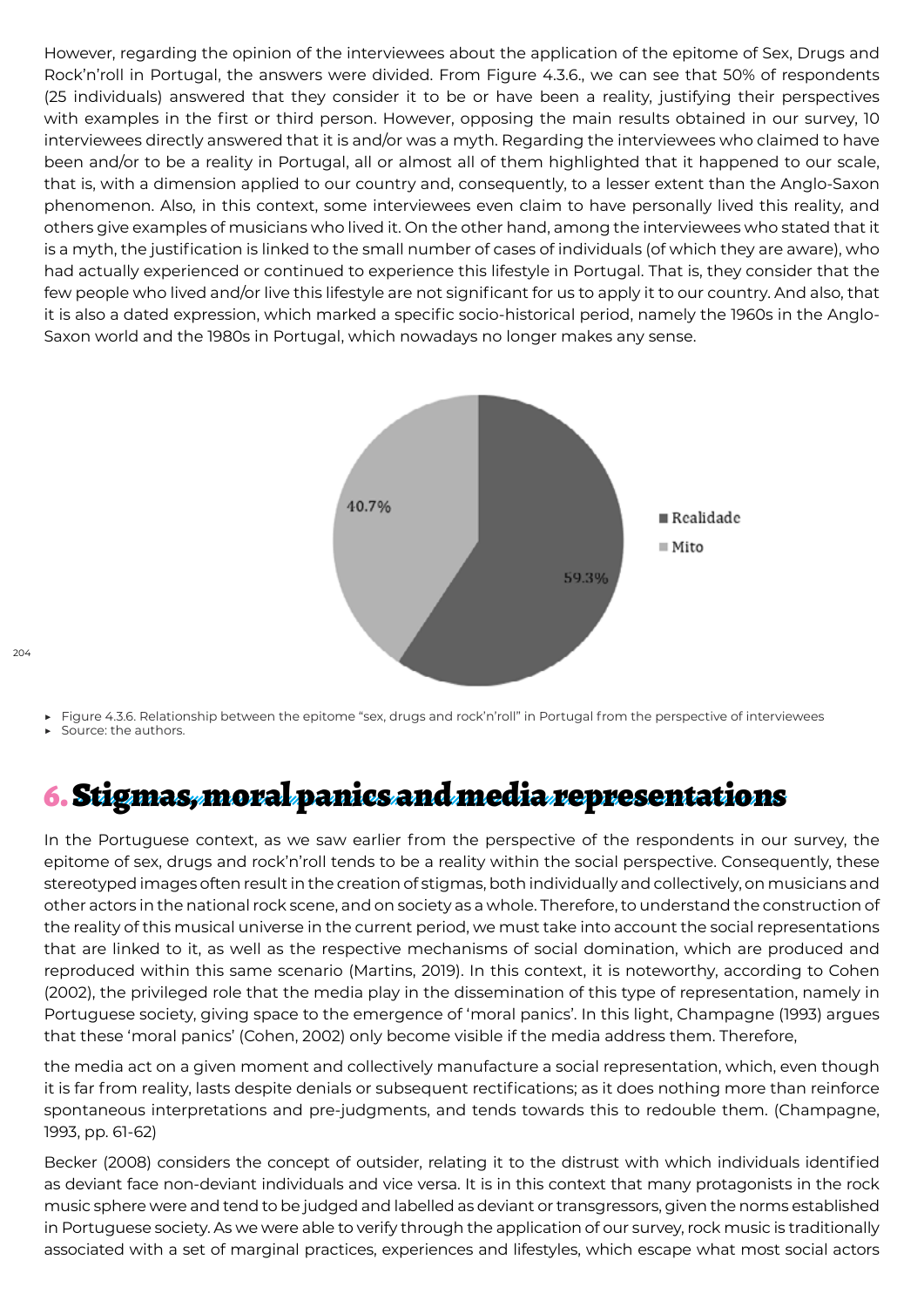consider normal. Consequently, this type of labels that are applied not only to rock musicians, but to the entire set of actors that circulate in this musical field, end up becoming an evident and inherent stigma to the perception that these individuals have of themselves, and to the how they build their own identities.

Considering the three phases of deviation proposed by Becker (1994), it is possible to relate them to the evolution of the behaviour of rock musicians in Portugal. In other words, the first phase involves the intentional non-follow the social rules by a certain individual. That is, when some young Portuguese people began to listen to this type of music during the political period of the Estado Novo, knowing that they did not like the ideals defended by the authorities, they did so intentionally. This practice often happened through listening to international radio stations. And even though many young people did not understand the language, listening to that new and different music was enough to feed their urge to transgress.

The second phase proposed by the author is linked to the development of deviant interests and motivations. In other words, these young people showed a clear interest in rock music that erupted in Anglo-Saxon territory during the Salazar period, whether through contact with the specialized international press or with records brought from abroad by third parties. Therefore, they were already instructed on the progress of this musical genre on the international scene, and also began to express their fascination for this musical genre in their lifestyles and daily practices.

The third phase of deviation is part of the labelling process that these young people were targeted daily, even during the Estado Novo period. In other words, many of these young people who began to externalize visuals similar to those of their rock idols, which they saw through magazines or record covers, began to be despised by conservative Portuguese society. This often resulted in the creation and spread of moral panics about rock culture (Cohen, 2002).

The fourth phase corresponds to the process of internalizing the deviation and creating a perception of failure in society. That is, these young people end up becoming aware that they were judged as deviant and marginal. This phase corresponds to the post-revolution period and the beginning of the 1980s, when young people were still digesting the fall of the authoritarian regime, and reflecting on the social transformations that would ensue. Faced with this type of situation of marginalization and uncertainty, music was a very important emotional aid instrument for the interviewees.

Finally, there is the fifth phase proposed by the author, which relates to bringing these individuals closer to structured groups of deviants, who share the same feeling of exclusion. In the reality of Portuguese rock universe, young people ended up approaching those with whom they shared the same interests, practices and stigmas, reorganizing their own deviant identities. This phase corresponds to the period of the Portuguese rock boom and tends to remain until today. According to Martins (2019), this type of deviant labelling regarding individuals related to the national rock scene seems to continue to have a strong presence in Portuguese society, hindering and/or preventing the social daily life of these individuals, and distorting their own perceptions and identity constructions.

In short, the participants of the national rock scene are also the target of a homogenization process, which ignores the existence of the diversity of their experiences and ways of life, and which tends to designate them as outsiders (Becker, 2008). In fact, the identities created by these stigmatization processes are, subsequently, determinants for the social interactions of these individuals throughout their lives. Thus, from a symbolic point of view, the relation between rock music and the use of illicit substances brings together domains of exclusion. And rock music assumes itself in the collective imagination as a fruitful field for greater practice and experimentation with deviant behaviour. This issue is, then, inextricably linked to the fact that the crystallization of the image of rock musicians is often based on negative episodes (such as not complying with the norms of the authorities, for example), leading to the creation of these stigmas and moral panics. (Cohen, 2002), and increasing its break between established and outsiders (Elias & Scotson, 2000).

## 7. Conclusion

In fact, issues inherent to the rocker lifestyle, namely related to the visual aspect, patterns of substance use and affective practices end up colliding with myths, prejudices and taboos, and consequently this result in processes of social stigmatization. Therefore, these types of stereotyped images commonly shared mainly in the most conservative portions of the Portuguese society later end up being assimilated and conveyed by the media, transferring a devil's music stamp to the rock music scene. And often, these types of stigmatized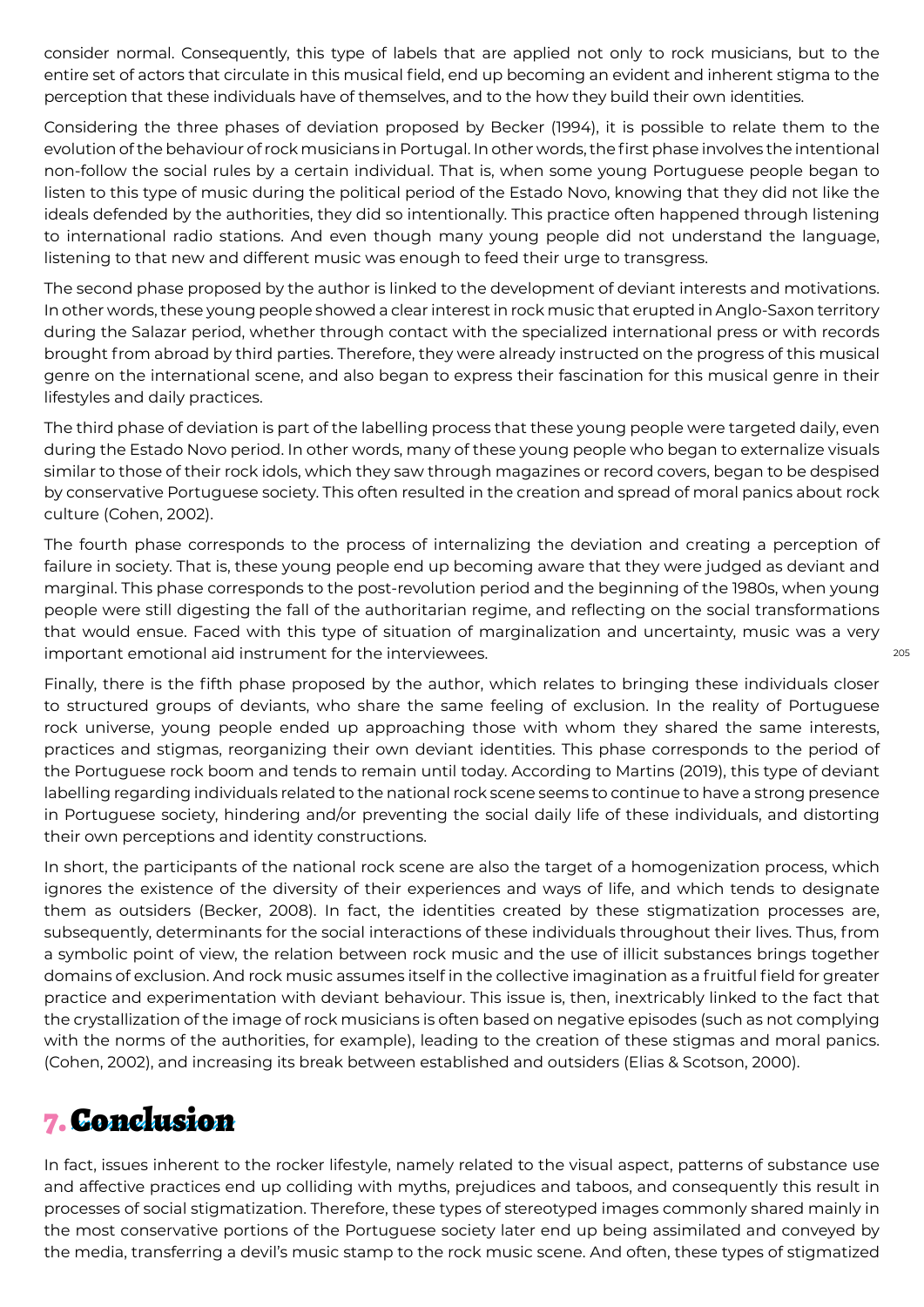rock images are based on discriminatory attributes associated with certain lifestyles, which results in the construction of unreal representations of all its actors.

From the interviews, we found that despite the social transformations that have been taking place in Portugal over the decades, there is still some prejudice regarding the visual aspect of the players in this musical genre and that results, in many situations, in different treatments regarding the population. Still in terms of social representations, it was possible to conclude that there is also a belief in the epitome of sex drugs & rock'n'roll in relation to the Portuguese musical universe, as we were able to ascertain through our survey.

Indeed, although some interviewees apply this epitome with the respective reservations to the Portuguese social reality, there are many who confess that having already experienced situations of social stigmatization based on this myth and which, factually, do not correspond to reality. It is also important to emphasize that in the context of the social representations of our protagonists, media and society in general, this epitome is a cultural trait, despite there being a recognition that its special production and reproduction meets the socio-historical specificities of Portugal as a semi peripheral country in transition to the Global South. As the rock'n'roll industry was and is incipient and founded in a field clearly subordinate and peripheral to the Anglo-American reality, the epitome also has a special Portuguese translation.

#### **References**

» Aboim, S. (2013). *A sexualidade dos portugueses* [The portuguese sexuality]. Lisboa: Fundação Francisco Manuel dos Santos.

» Agresti, A. & Finlay, B. (2012). *Métodos Estatísticos para as Ciências Sociais* [Statistic Methods for Social Sciences]*.* São Paulo: Pensamento. » Amaral, A. (2002). Rock e imaginário tecnológico: as relações imagético-sonoras na contemporaneidade [Rock and technological imaginary: the imagetic-sound relations in contemporaneity]. *Revista Signos*, *23*, 125-143.

» Andrade, R. (2015). Mistérios e maravilhas: o rock sinfónico/progressivo em Portugal na década de 1970 [Mysteries and wonders: symphonic/progressive rock in Portugal in the 1970s]. *Revista Portuguesa de Musicologia*, *2*(2), 239-270.

» Becker, H. [1963] (2008) - *Outsiders: estudos de sociologia do desvio*. Rio de Janeiro: Zahar.

206 Inc. » Becker, H. S. (1994). Career deviance. In S. H. Traub & C. B. Litter (Eds.) *Theories of deviance*. (pp. 303-310). Illinois: F. E. Peacock Publishers,

» Brake, M. (1980). *The sociology of youth culture and youth subcultures: Sex and drugs and rock 'n' roll*. Londres: Routledge.

» Bravo, R. S. (1995). *Técnicas de investigación social: Teoria y ejercicios* [Social Research Techniques: Theory and Exercises]. Madrid: Ed. Paraninfo.

» Champagne, P. (1993). La vision médiatique [The media visión] In P. Bourdieu (Ed.) *La misére du monde* 8the misery of the world]. (pp. 61-62). Paris: Éditions du Seuil.

» Cohen, S. (2002). *Folk devils and moral panics: the creation of the mods and rockers*. London, New York: Routledge.

» Costa, C. (2007). *A droga, o poder político e os partidos em Portugal* [Drugs, power and political parties in Portugal]. Lisboa: Instituto da Droga e da Toxicodependência.

» Dantas, A. R. (2016). Análise de conteúdo: Um caso de aplicação ao estudo dos valores e representações sociais [Content Analysis: A case study of application to the study of values and social representations]. In M. Lisboa (Ed.) *M*et*odologias de investigação sociológica: Problemas e soluções a partir de estudos empíricos* [Methodologies of sociological research: Problems and solutions from empirical studies] (pp. 261-286). V.N. Famalicão: Edições Húmus.

» Dias, L. N. (2007). As drogas em Portugal: O fenómeno dos factos jurídico-políticos de 1970 a 2004 [Drugs in Portugal: The phenomenon of legal-political facts from 1970 to 2004]. Coimbra: Pé de Página Editores.

» Ehrenreich, B., Hess, E. & Jacobs, G. (1986). *Re-making love: The feminization of sex*. New York: Anchor.

» Elias, N. & Scotson, J. L. (2000). *Os estabelecidos e os outsiders: Sociologia das relações de poder a partir de uma pequena comunidade*  [The established and the outsiders: Sociology of power relations from a small community]. Rio de Janeiro: Zahar.

» Encarnação, P.G. (2019). *Drogas, mortes e rock and roll: Algumas representações na imprensa brasileira e portuguesa (1970-1985)*  [Drugs, death and rock and roll: Some representations in the Brazilian and Portuguese press (1970-1985))]. [Conference presentation] 30 Simpósio Nacional de História, ANPUH, Brasil.

» Freire, I. (2013). Intimidade afetiva e sexual no estado novo [Sexual and affectimy intimy in estado novo]. *Saúde Reprodutiva, Sexualidade e Sociedade*, *3*, 53-61.

» Guerra, P. (2015). *More than loud: os mundos dentro de cada som*. Porto: Edições Afrontamento.

» Guerra, P. (2010). *A instável leveza do rock: Génese, dinâmica e consolidação do rock alternativo em Portugal* [The unstable lightness of rock: Genesis, dynamics and consolidation of alternative rock in Portugal]. [Doctoral dissertation, University of Porto]. Porto: Faculty of Arts and Humanities.

» Guerra, P., Moreira, T. & Silva, A. S. (2016). Estigma, experimentação e risco: A questão do álcool e das drogas na cena punk [Stigma, experimentation and risk: The question of alcohol and drugs in the punk scene]. *Revista Crítica de Ciências Sociais*, *109*, 33-62.

» Hall, S. & Whannel, P. (1964). The young audience. In S. Frith & A. Goodwin (Eds.) *On record: rock, pop, and the written word*. (pp. 22-30). London, New York: Routledge.

» Marques, A. R. (2008). *A(s) droga(s) e a(s) toxicodependência(s): Representações sociais e políticas em Portugal [Drug(s) and drug*